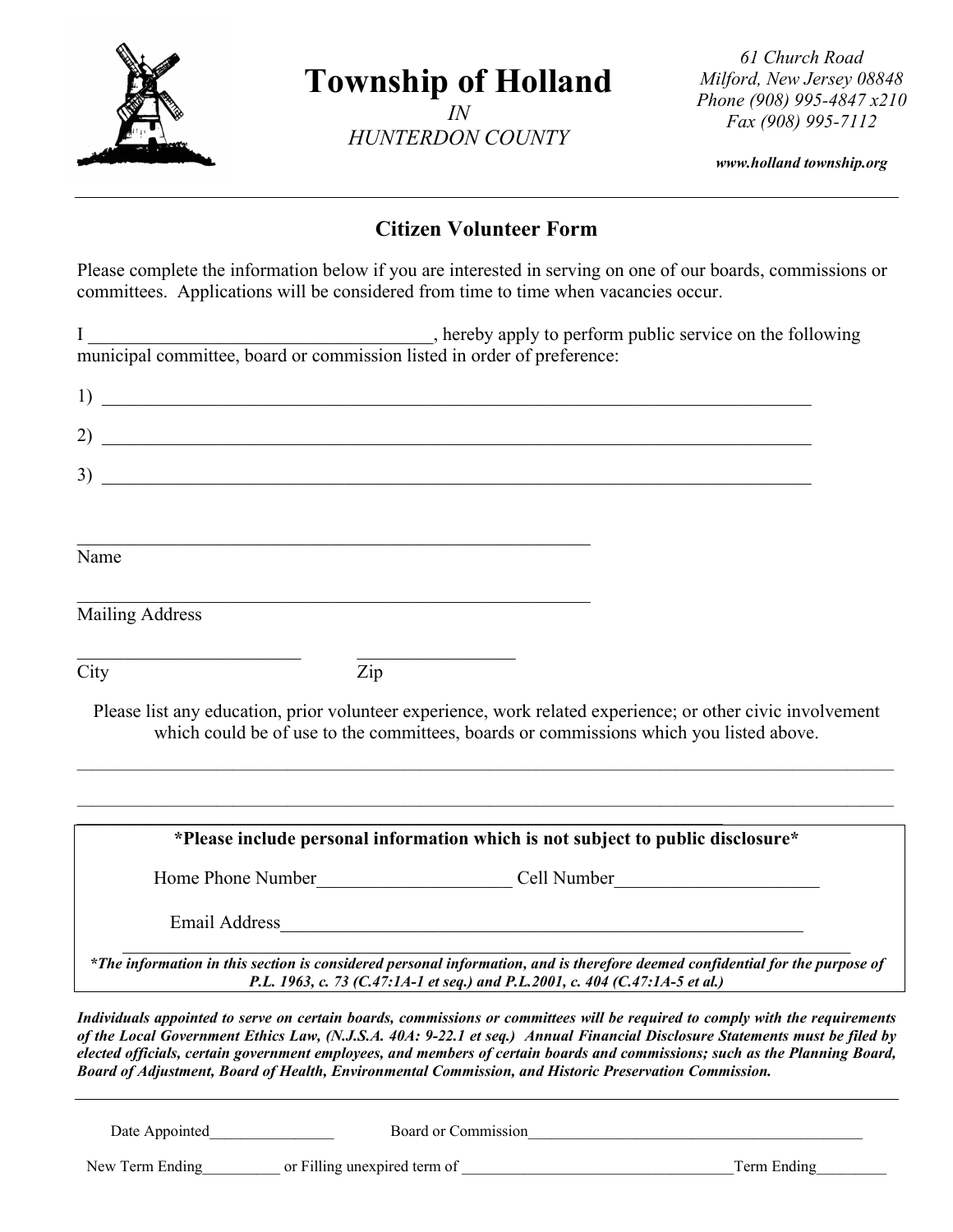# **HOLLAND TOWNSHIP BOARDS, COMMISSIONS AND COMMITTEES**

## **MUNICIPAL AGRICULTURE ADVISORY COMMITTEE** BOARD MEETS FIRST THURSDAY OF EACH MONTH AT 6:30 PM AT THE HOLLAND TOWNSHIP MUNICIPAL BUILDING

## **21-1. Establishment; membership; meetings.**

- A. The Advisory Committee shall consist of at least three but not more than five persons appointed by the Mayor with the consent of the Township Committee to serve one year terms commencing on January 1 of the year of their appointment.
- B. A majority of the members of the Advisory Committee shall be actively engaged in farming in Holland Township and shall own a portion of the land they farm. Should a vacancy occur before the end of a term, a new member shall be appointed in the same manner as set forth herein to fill the balance of the unexpired term. The required composition of the Advisory Committee shall be maintained through such appointment.
- C. At the time of their appointment, one of the members shall be designated by the Mayor to serve as Chairman.
- D. The Mayor shall also appoint a member of the Planning Board to act as liaison to the Advisory Committee. The liaison shall be permitted to participate in all discussions of the Advisory Committee and shall keep the Planning Board and Township Committee advised of the recommendations of the Advisory Committee but shall not be a voting member of the Advisory Committee.

## **§ 21-2. Responsibilities and duties.**

- A. The Advisory Committee shall report to the Planning Board, and its budgetary requirements for consultants, supplies and services shall be met from the Planning Board's budget.
- B. The Advisory Committee shall make recommendations to the Planning Board concerning the need to prepare or amend the Farmland Preservation Plan Element of the Master Plan; shall gather data concerning farm ownership, farming activity and farming characteristics within Holland Township; shall promote community awareness of the significance of farming in Holland Township; shall communicate with Holland Township's farmers concerning available resources and opportunities for participation in the state's and County's development easement purchase programs; shall serve as alternate liaisons from Holland Township to the Hunterdon County Agriculture Development Board; shall share primary responsibility for the preparation of the Planning Incentive Grant application to be submitted by Holland Township to the State Agriculture Development Committee or to the Hunterdon County Agriculture Development Board; and shall engage in such other activities as may be needed to foster the development of farming and promote the preservation of agricultural land in Holland Township or as may be requested of it by the Planning Board.

## **BOARD OF ADJUSTMENT**

BOARD MEETS THE LAST WEDNESDAY OF EACH MONTH AT 7:30 PM AT THE HOLLAND TOWNSHIP MUNICIPAL BUILDING

# **BOARD OF HEALTH**

BOARD MEETS SECOND THURSDAY OF EACH MONTH AT 7:30 PM AT THE HOLLAND TOWNSHIP MUNICIPAL BUILDING

## **§ 13-2. Residency requirement; classes of members. [Amended 6-8-1988 by Ord. No. 1988-5]**

Each member of the Board of Health shall be a resident of the Township of Holland. The membership shall be in two classes:

A. Class I shall consist of a member of the Township governing body appointed by said governing body to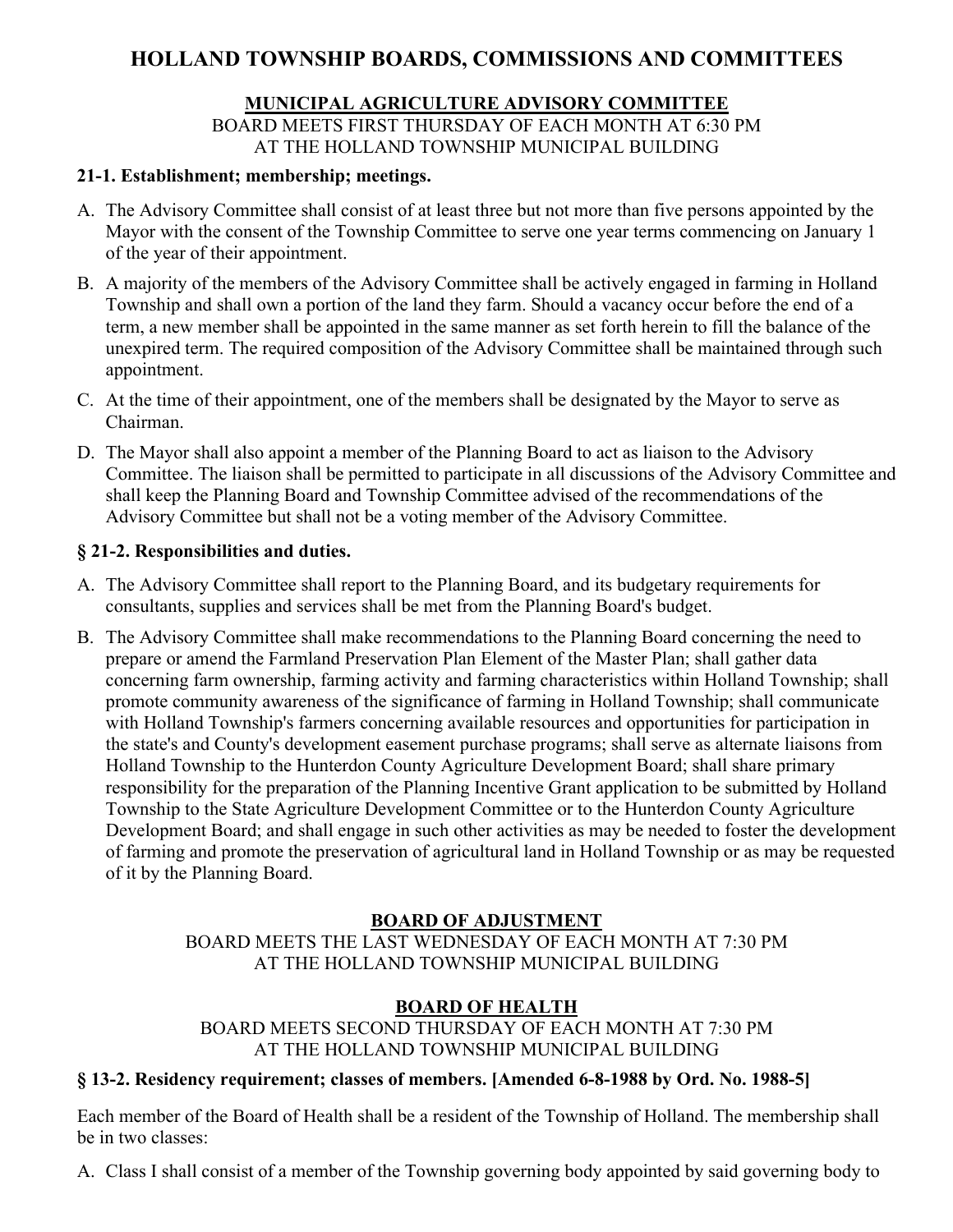serve for a term of one year. A vacancy in the office of such member shall exist if the person so appointed shall cease, during the aforesaid one-year term, to be a member of the Township governing body. Such vacancy shall be filled by the governing body for the unexpired portion of the term.

B. Class II shall consist of six persons, none of whom are members of the Township governing body, appointed by said governing body, and each to serve for a term of four years.

## **§ 13-6. Powers and duties.**

The Board of Health herein established shall have and perform all of the powers, rights, duties and obligations applicable to a local Board of Health as provided by law and shall administer and enforce all health ordinances, rules and regulations of the Township of Holland now in effect or hereafter adopted.

#### **EMERGENCY MANAGEMENT**

COMMISSION MEETS QUARTERLY AT 7:00 PM AT THE HOLLAND TOWNSHIP MUNICIPAL BUILDING

## **ENVIRONMENTAL COMMISSION**

COMMISSION MEETS FIRST WEDNESDAY OF EACH MONTH AT 7:00 PM AT THE HOLLAND TOWNSHIP MUNICIPAL BUILDING

#### **§ 7-2. Membership**

A Commission shall consist of seven members appointed by the Mayor, one of whom shall also be a member of the Planning Board and all of whom shall be residents of the Township of Holland.

## **§ 7-5. Records; annual report.**

The Environmental Commission shall keep records of its meetings and activities and make an annual report to the Township Committee.

#### **§ 7-7. Studies and recommendations. [Amended 5-20-1974]**

The Environmental Commission shall have the power to study and make recommendations concerning openspace preservation, water resources management, air-pollution control, solid waste management, noise control, soil and landscape protection, environmental appearance, marine resources and protection of flora and fauna.

## **HISTORIC PRESERVATION COMMISSION**

COMMISSION MEETS THE FIRST MONDAY OF EACH MONTH AT 7:00 PM AT THE HOLLAND TOWNSHIP MUNICIPAL BUILDING

## **§ 100-156.1. Historic Preservation Commission. [Added 11-8-1989 by Ord. No. 1989-11]**

- A. The Historic Preservation Commission shall consist of five regular and two alternate members.
	- (1) Each member of the Historic Preservation Commission shall qualify as a Class A, Class B or Class C member as set forth below, and the Historic Preservation Commission shall include at least one regular member in each of the following classes:
		- (a) Class A: persons who are knowledgeable in building design and construction or architectural history and who may reside either within or outside the Township.
		- (b) Class B: persons who are knowledgeable of, or with a demonstrated interest in, local history and who may reside inside or outside the Township.
		- (c) Class C: persons who are citizens of the Township and who are not designated as Class A or B and who hold no other municipal office, position or employment except for membership on the Planning Board or Board of Adjustment.